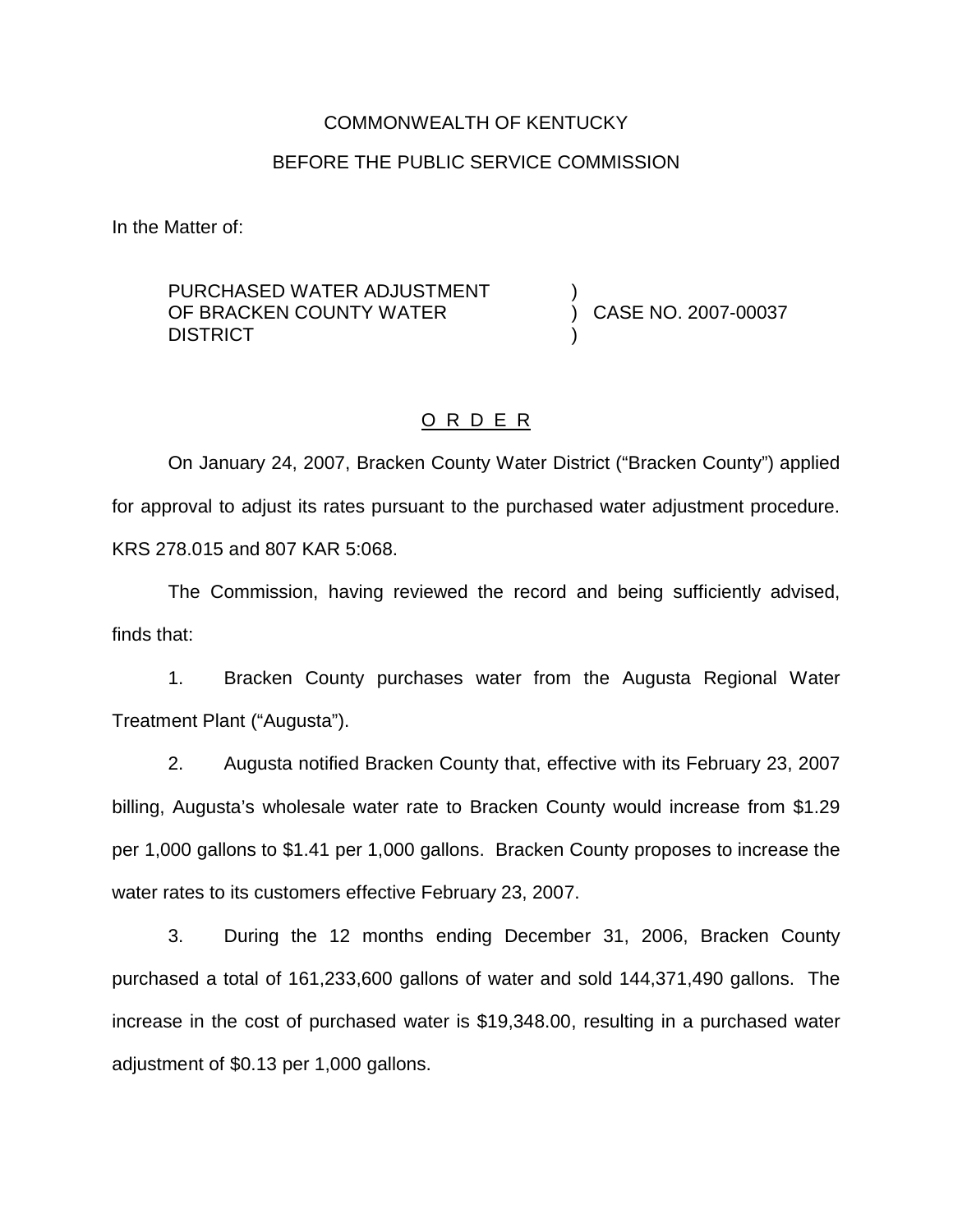4. The purchased water adjustment of \$0.13 per 1,000 gallons is fair, just, and reasonable and should be approved.

IT IS THEREFORE ORDERED that:

1. The proposed rates by Bracken County are approved.

2. The purchased water adjustment of \$0.13 per 1,000 gallons and the rates in Appendix A, attached hereto and incorporated herein, are fair, just, and reasonable and are approved for services rendered on and after February 23, 2007.

3. Within 20 days of the date of this Order, Bracken County shall file with the Commission revised tariff sheets showing the rates approved herein.

Done at Frankfort, Kentucky, this 19<sup>th</sup> day of February, 2007.

By the Commission

**ATTEST:** 

Robert a amat for the